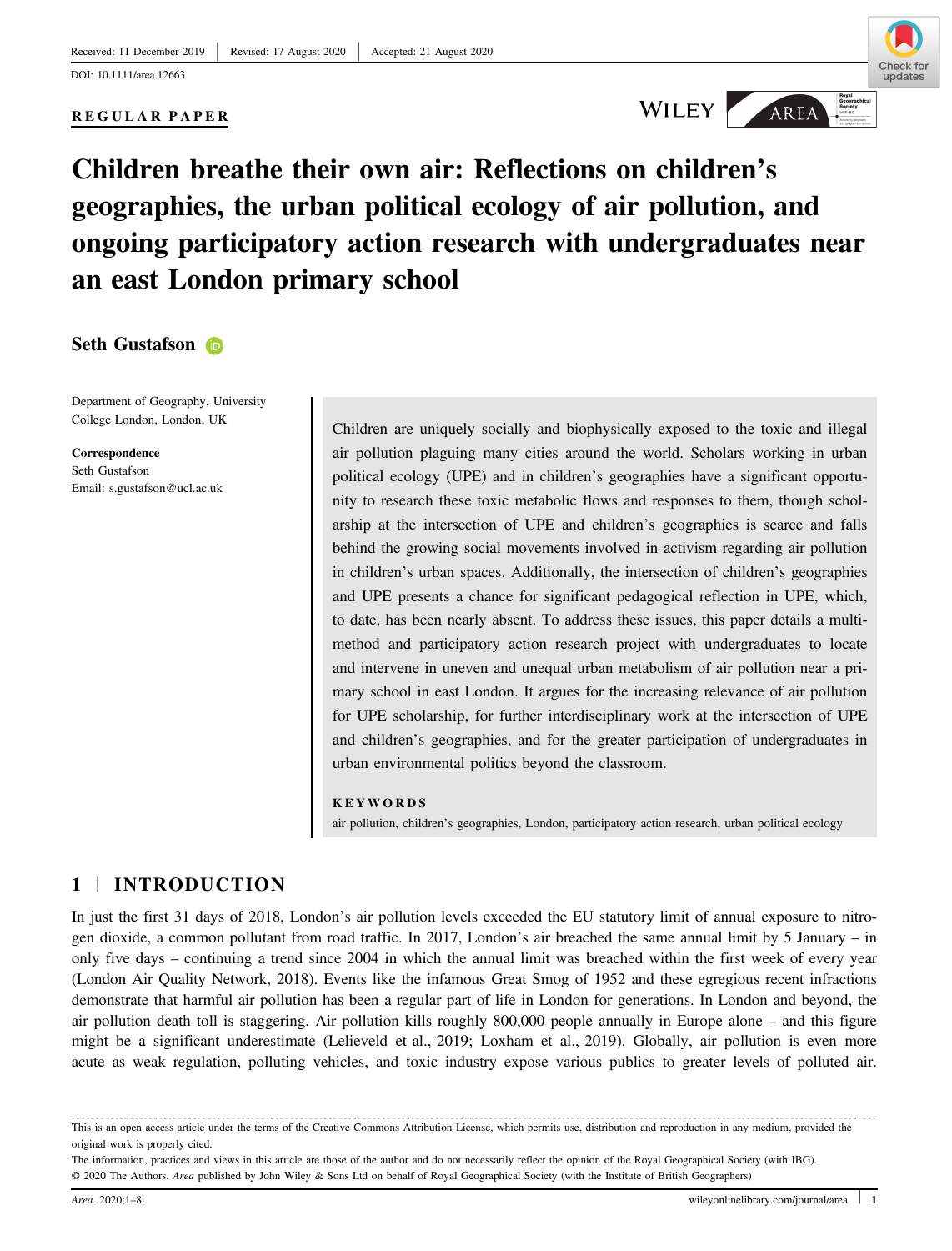Beyond increased mortality, air pollution also exacerbates health conditions as diverse as septicaemia, Parkinson's disease, and even urinary tract infections (Davis, 2019; Lelieveld et al., 2019).

Depending on the city, social variables like race, class, and socio-economic status factor significantly into uneven exposure to urban air pollution (Hajat et al., 2015; Sexton et al., 1993). Across London, social movements ranging from neighbourhood groups to issue‐specific policy organisations have tactically responded to the uneven and extreme exposure via public pressure on politicians, citizen science campaigns, and direct action. The vulnerability of children in particular has come to the fore as a critical issue in air pollution campaigning. Groups like Mums for Lungs and news stories like those highlighting that London children face five times the exposure to air pollution during the school run compared to midday levels (Varaden, 2019) have strategically emphasised the vulnerable position of London's children.

Relatedly, the knotty entanglement of biophysical impact, urban politics, and environmental governance of air pollution is ripe material for university students learning about complex and urgent urban environmental problems and politics. Urban political ecology (UPE), with its emphasis on the uneven burdens of urban environmental conditions, is an especially well-positioned subfield for teaching critical perspectives on urban air pollution. Yet there exists limited explicit reflection in the UPE literature on its own pedagogical implications for how undergraduates might intervene and participate in the reworking of urban environments.

This paper, then, addresses the intersection of children's geographies and UPE using the issue of air pollution, examining and detailing a participatory action research (PAR) project with third-year undergraduates. As part of an undergraduate module titled 'Urban Political Ecology', the project is also a university–primary school partnership that attempts to locate and intervene in uneven flows of air pollution in children's breathing spaces near a primary school. The paper unfolds in several sections. First, it extends the currently small intersection of children's geographies and UPE using the issue of air pollution. Next, it draws on the UPE–children's geography nexus and public health literature to locate children both politically and biophysically in flows of air pollution, using the project to situate and understand these flows in east London. Lastly, the paper concludes after a reflection on the project and a discussion of UPE, pedagogy, and the urgent politics of urban air pollution.

#### 2 | LITERATURE REVIEW

#### 2.1 | Air pollution, UPE, and children,s geographies

Reviews and stock-taking of UPE's scholarly trajectory chart its evolution from a subfield rooted in Marxian political economy to encompassing a broader range of theoretical and methodological approaches and contributing to debates across geography and other disciplines (see Heynen, 2014; Zimmer, 2010). Even so, one social variable often overlooked by UPE is age. In particular, UPE's interface with children's geographies was, until recently, nearly non‐existent. Though fleeting traces of the geographies of children do appear in the UPE literature – for instance, in examinations of Black Panther antihunger alleviation programmes (Heynen, 2009); social identity in squatter settlements (Moffat & Finnis, 2005); exposure to improperly treated wastewater (Karpouzoglou & Zimmer, 2016); and access to drinking water (Truelove, 2011) – children and their geographies nevertheless remain peripheral.

In their identification of this gap, Shillington and Murnaghan 2016) question why and how the interests of UPE and children's geographies might mutually inform one another, noting the "simplification and romanticization of nature in children's geographies and the lack of children and their spaces in urban political ecology" (2016, p. 1018). A hallmark of UPE is to understand nature as a constantly reconfigured set of flows and connections made possible through the processes of urbanisation, rather than an enduringly romantic realm of the world untouched by human labour or culture. For Shillington and Murnaghan, the contribution of children's geographies for UPE is that children are not simply subjects of the city and of urbanisation, but instead are also active participants in its life, function, and structure. Similarly, Bosco and Joassart-Marcelli's (2015) approach to understanding children's labour in participatory urban planning, Rupprecht et al.'s (2016) analysis of young people's use and making of informal urban green space, and von Benzon's (2018) study of how children 'do nature' in the city are examples of how scholars of children's geographies conceptualise children's making of urban environments. In contrast, the contention that children are active participants in the city is largely ignored by UPE scholars, often treating children as vulnerable urban subjects, but not as central to research or as active participants in remaking urban metabolic flows.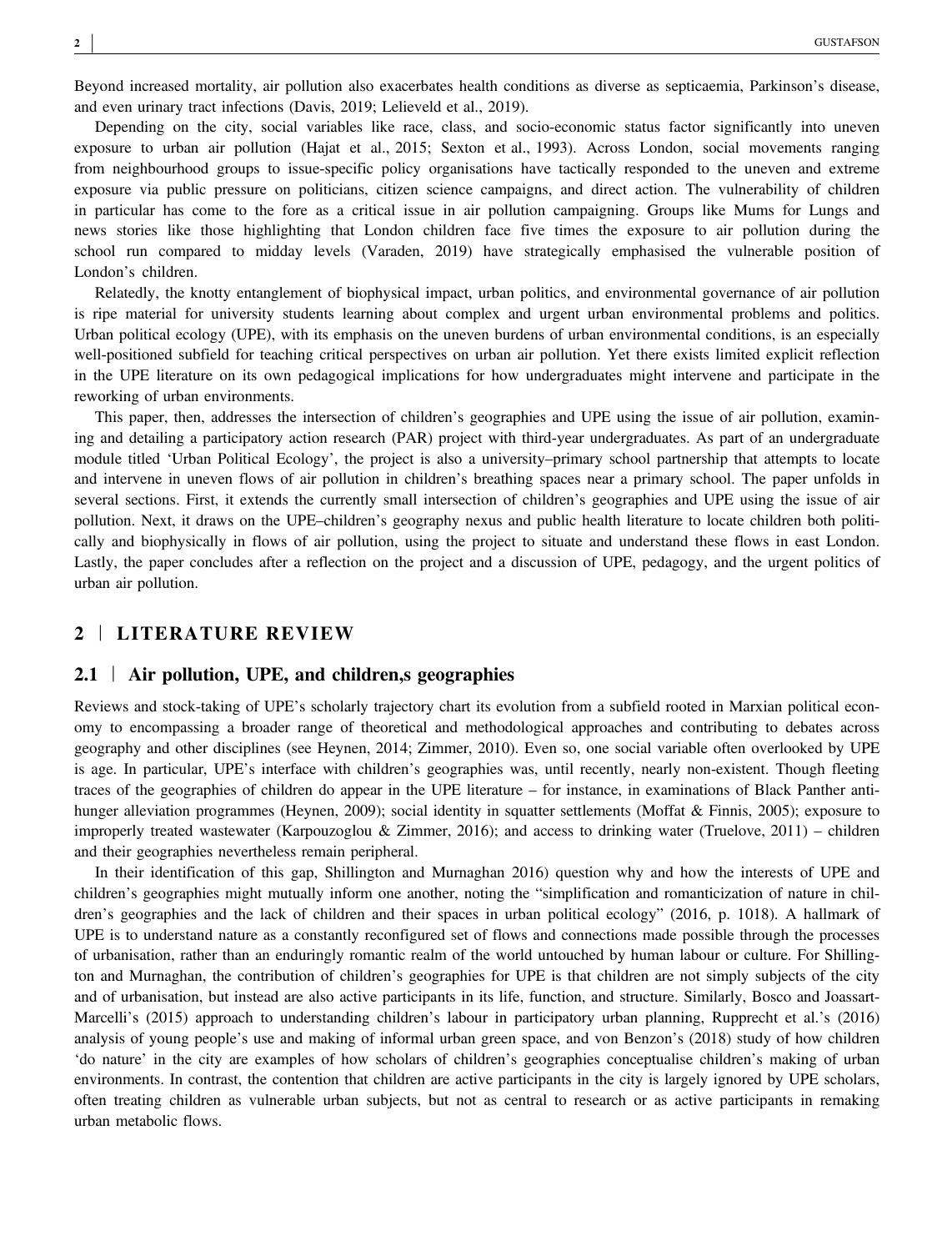### 2.2 | Locating children in metabolic flows of pollution

Urban political ecology's strength, though, is in understanding these metabolic flows and their differentially experienced and uneven outcomes. Alongside broader recent interest in geography in the theorisation and investigation of air (e.g., Adey, 2014; Nieuwenhuis, 2016; Simpson, 2019; Škof & Berndtson, 2018; Whitehead, 2011), UPE also has a small literature focused on air pollution. Graham's (2015) wide-ranging account of technologies, infrastructures, and other themes establishes a broad theoretical framework for a political ecology of urban air pollution. Véron's (2006) study in Delhi examines air pollution policy as a function of attempts to beautify the city that further entrenches and complicates existing socio-ecological inequalities. Buzzelli (2008) notes the scalar politics and disjunctures between techniques of measuring air pollutants versus the instruments of governing air pollution in Vancouver, while Monstadt (2009) names air pollution as a symptom of infrastructural deficit in his examination of the political ecology of urban infrastructures.

These studies, along with the rich and related scholarship in environmental justice on air pollution, incinerators, and more (e.g., Buzzelli & Jerrett, 2004; Morello‐Frosch et al., 2001; Pearce et al., 2006; Su et al., 2010), demonstrate that varied exposure to air pollution often falls along lines of race and class. There is, then, an intersection of these variables and identities in children's exposure to air pollution. Not all children, of course, are equally exposed and it is often those children and their families already experiencing environmental injustice who face further exposure. An urgent opening exists in UPE to locate children in metabolic flows of pollution given that they are relatively understudied and overlooked.

To take advantage of this opening, biophysical and public health research on children's exposure to air pollution can help scholars in UPE articulate these uneven bodily geographies of air pollution and their consequences for children. Metabolism insists on the biophysical nature of breathing and the uniqueness of children's bodies, which are more vulnerable to air pollution firstly because the ratio of breathed air to body mass is higher for children than it is for adults. Children thus receive higher relative doses of airborne toxicants than adults do, as infants have triple the volume of breathed air per kilogram of body weight compared to adults and a six‐year‐old has double an adult's volume (WHO Regional Office for Europe, 2005). Furthermore, children, because of their physical stature, breathe air positioned vertically lower than air adults breathe. Guzelian et al. (1992) found that a common indoor pesticide applied on baseboards evaporated in quantities up to four times higher in children's breathing zones than adult breathing zones higher from the floor.

The epidemiological literature on air pollution's detrimental impact on children's health is vast, with thousands of studies examining different physiological consequences of air pollution on children in cities worldwide. Three central concerns at the core of this literature help to illuminate some of the embodied metabolic pathways of interest to UPE scholars. First, cardiopulmonary and respiratory issues are key in epidemiological studies of air pollution and children. Asthma is of primary importance, with dozens of studies demonstrating children's asthma is exacerbated by increased exposure to air pollution. A significant relationship exists between household air pollution and worse pulmonary function in infants (Lee et al., 2019). Second, studies examining neurological damage in children because of air pollution exposure are newly prominent. Calderón-Garcidueñas et al. (2016), for example, note that neuro-inflammation and neurodegeneration, key underlying risk factors for the onset of Alzheimer's disease, multiple sclerosis, and Parkinson's disease, are present in children due to air pollution and that long‐term exposure to air pollution is a global neurological health issue. Similarly, traffic‐pollution exposure adversely affects the brain maturation of 8–12-year-olds (Pujol et al., 2016). Lastly, air pollution as detrimental to foetal and newborn health is also a common theme. Foetal and early postnatal infants are especially damaged by exposure to air pollution during organ development and periods of rapid lung growth (Goldizen et al., 2016). Furthermore, common traffic air pollutants contribute to low birth weight (Olkhanud et al., 2018) and pre‐term birth and exposure to air pollution are linked (Ritz et al., 2000). Even uterine spaces – the only space in which all children grow and have inhabited at some point – are shown to be affected by air pollution (Bové et al., 2019).

# 3 | METHODS

#### 3.1 | Participatory action research and air pollution

For UPE, material flows like those identified above from the epidemiological and public health literatures are grounds for political action and thereby add another dimension to the study of urban metabolism. Methodologically, PAR has been one response from UPE scholars to partake in political interventions in similar uneven flows (see Burke & Heynen, 2014; Radonic & Kelly‐Richards, 2015; Yates & Gutberlet, 2011), all of which shaped the initial conception of this project. PAR covers a wide spectrum of methods, actions, and contexts, but, broadly speaking, it pursues the involvement of non-academic stakeholders and a commitment to social change in its research design and execution (cf. Anyon et al., 2018;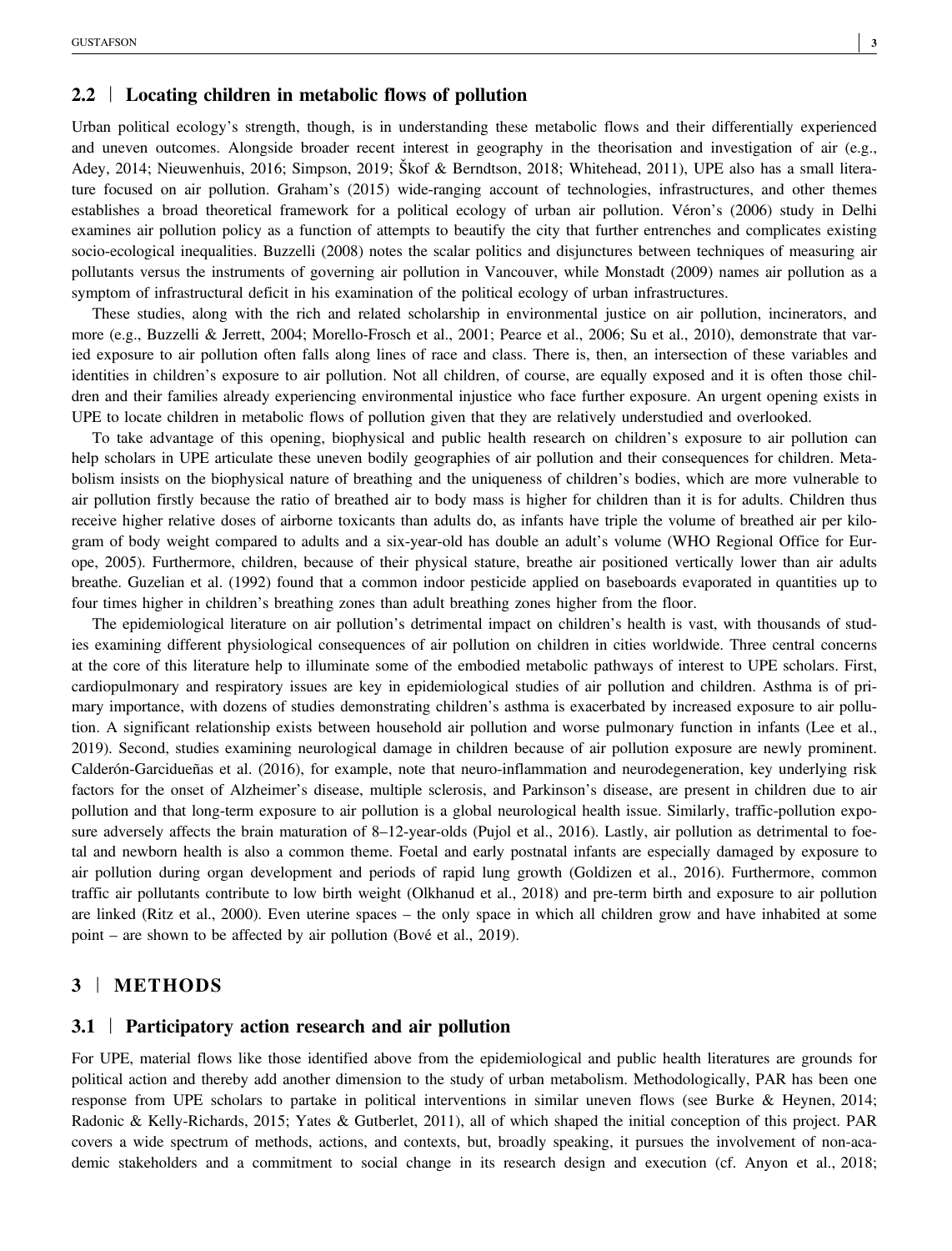Chevalier & Buckles, 2019). The social and biophysical production of unjust and uneven urban environments is the subject of study for UPE scholarship, and PAR allows this work to develop research with stakeholders committed to changing these conditions. Below, I recount the ongoing PAR with undergraduates in Silvertown as a way of understanding and intervening in the metabolism of toxic air.

#### 3.2 | Context and data collection

Working in Silvertown and connecting with community groups is important from both a UPE and a PAR perspective for two reasons. First, Silvertown is in Newham, a borough whose neighbourhoods are highly uneven in their deprivation (Somerville, 2019) and which was one of the three most deprived boroughs in London and in the top 10% most deprived in the UK (London Councils, 2019). Second, Silvertown is sandwiched between an overwhelming array of noise and air pollution sources: London City Airport; a sugar refinery; several scrapyards serviced by hundreds of lorries weekly; a construction hub for Crossrail, an extensive underground rail construction project; and a main road whose traffic emissions greatly exceed legal limits on air pollution. Despite publicly touting air pollution mitigation measures, Mayor of London Sadiq Khan approved plans in November 2019 for a new £1 billion vehicle tunnel under the Thames connecting Silvertown with south-east London and a multi-storey lorry park in Silvertown to accommodate the new traffic. Inadequate green space in the area and residential tower construction further compound these problems.

Long before selecting Silvertown as a project site, the idea for air pollution monitoring as an undergraduate out-of-class activity originated from conversations with physical geography colleagues about how to link human and physical geography ideas, methods, and pedagogical practices in the undergraduate curriculum. Air pollution monitoring, given its ability to be studied from a range of social and physical science perspectives and techniques, was the most obvious issue to use in these discussions. Our discussions also noted that diffusion tubes are relatively cheap and that installing them with students would also make for an interesting walking field trip in the city. After these conversations and when planning my teaching, I relied on a local sustainability network to connect me with an activist neighbourhood organisation in east London, which led to a partnership with a local primary school.

The project has been running for three years and occurs in three major events throughout the year. First, the undergraduates and I install 12 diffusion tubes, simple devices that over a period of weeks measure exposure to air pollutants. We measure  $NO<sub>2</sub>$  because of that chemical's visibility in smog, ease of measurement, and clearly regulated status. Early in the term for a regularly scheduled class meeting, we take a field trip to install the diffusion tubes on lampposts or bus stops in the neighbourhood. At the school's advice and request, we installed them along students' common walking routes to school, also taking one diffusion tube into the school to collect indoor data because some studies show that indoor air pollution equals or exceeds outdoor levels.

Ideally during this installation, we meet a representative from the primary school or from a local neighbourhood organisation to understand more about the local area and the struggle for pollution mitigation. For instance, one year we met a representative from a local neighbourhood organisation for a seminar on the streets of Silvertown, during which the representative spoke with students about asthma rates, activism, upcoming neighbourhood meetings, and more. The site visit proved important in illustrating the metabolic flows we were studying: the thunderous jets from City Airport paused our conversation every few minutes because of their volume and the smells and sounds of passing lorries made clear just how polluted Silvertown Road could be.

Second, after roughly four weeks, I collect the tubes and send them to the lab for analysis. About two weeks later, the results return. In lecture, we then discuss and map the results using GIS software, highlighting the points at which we installed the diffusion tubes and the  $NO<sub>2</sub>$  values at each point. We then share the map, results, and brief interpretation with the school. One year, for example, 11 of the 12 tubes stayed in place for the duration of the monitoring period and at five of those sites  $NO_2$  pollution exceeded the EU legal limit of 40  $\mu$ g/m<sup>3</sup>, including two in popular parks for children, one at a transit stop, and one just outside of a school's front gates.

Third, we attempt to schedule a presentation for the school's club for environmentally aware and enthusiastic students. For instance, for one co-planned session in 2018, we decided on a mix of activities for our session, highlighting what students think of and experience as air pollution, in addition to political changes that might address the problem. We taught students some basic air pollution principles using visual aids and asked the students what they themselves could do to combat air pollution. What we found more interesting, though, were the two activities we asked them to do next: first, to imagine and draw a picture of the kind of neighbourhood you would like to live in and second, to write a letter to Mayor Khan about what changes to the city might improve air quality. After the lesson, the school sent the letters and pictures to the mayor's office. We did not intend to use these letters and pictures as qualitative data and therefore we did not go through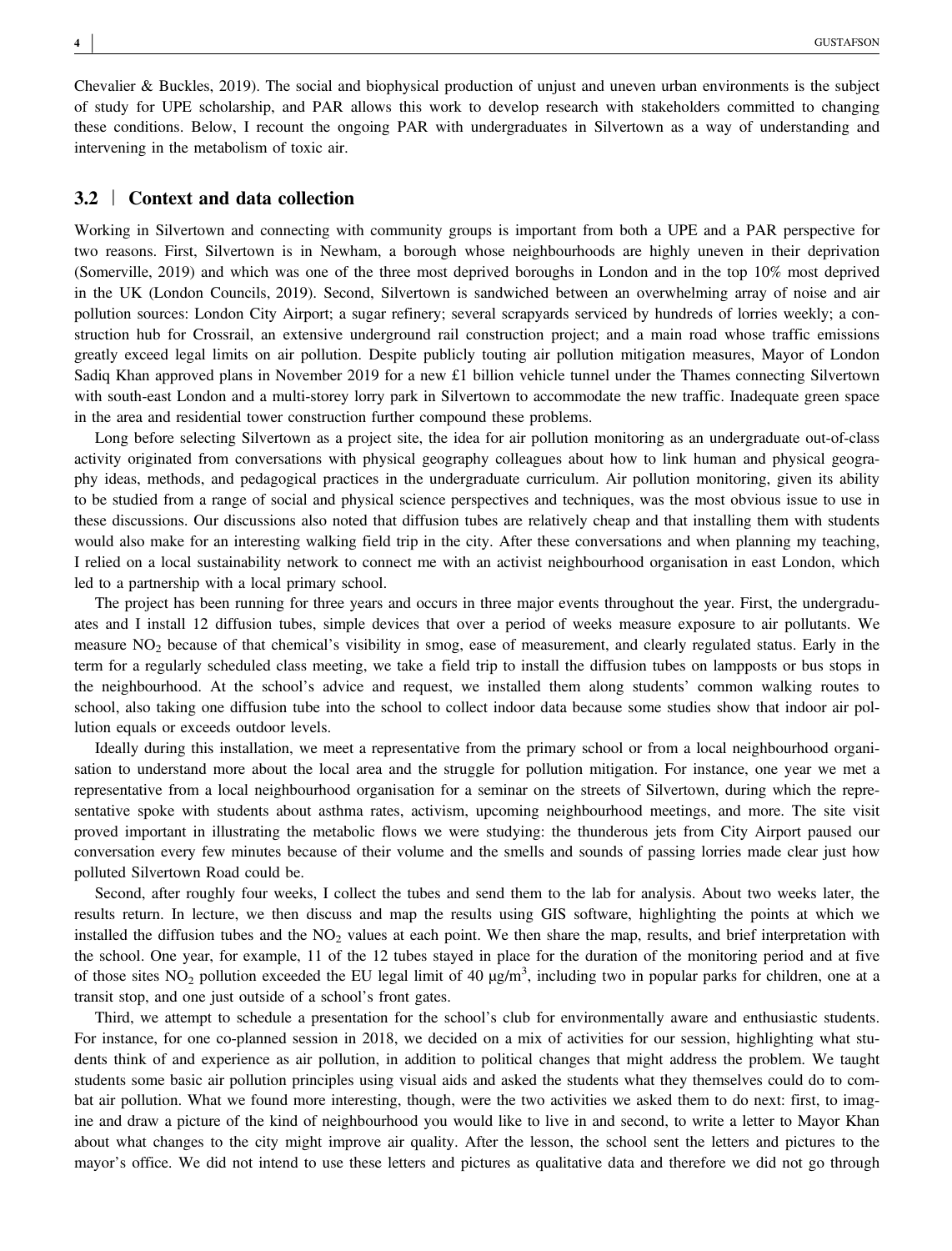our university's institutional research ethics process to use them as such. Thus, offering specific details on those pictures and letters is not possible here. Collectively, though, their pictures and letters were impressive: colourful, interesting, and detailed drawings of imaginative neighbourhoods of the future accompanied funny, witty, thoughtful, and incisive letters to the mayor.

The module will continue to run in future years, though with adjustments and modifications along the way, especially seeking institutional ethics approval to work more closely with children. Planned improvements include collaborating with a community group specifically interested in air quality. We will also continue to monitor the same points of the neighbourhood for comparison's sake and to provide a multi-year data set. There are also other plans for connecting our activities to other groups: there is a UK‐wide data set collecting air pollution data from citizen science projects similar to ours and I plan to share our module's data with this database. Additionally, colleagues in the chemistry and engineering departments at our institution are also doing projects with their undergraduates regarding air pollution and building a cross‐department project with them is possible.

# 4 | DISCUSSION: UPE, PEDAGOGY, AND AIR POLLUTION RESEARCH

#### 4.1 | Methods for understanding children's urban metabolisms

While deepening the project's participatory elements and connecting the project to other initiatives beyond geography and UPE are essential, one aim of the project is to encourage pedagogical reflection within UPE, currently uncommon in the literature (though see Boggs, 2011, and the Athens Urban Food Collective). Undergraduate content on urban environments, environmental politics, and other similar and overlapping themes to UPE are present throughout undergraduate curricula, but key questions remain: what in particular can UPE bring to undergraduate classrooms? How should UPE be taught in terms of method, aims, and theory? What successful pedagogical methods exist for not only explaining but also intervening in the production of uneven urban environments with undergraduates? Clearly here the pedagogical literature on service learning, environmental justice, critical food studies, and more will be relevant, but an extended conversation about what UPE specifically brings to an undergraduate curriculum is overdue.

For this project, one pedagogical and methodological tool from UPE is its emphasis on flows, which means that children's spaces in addition to children's words, art, or other elements can be the source of data. Such an approach emphasises children's geographies by looking at the flows in which children abide, which can be examined alongside ethnographic or other methods of children's geography. Doing participatory research with community groups on children's urban metabolic space is another methodological way forward at the UPE–children's geography nexus. Methodological conversations in children's geographies are rich and continuously developing (see Aitken, 2018; Brown, 2014; Kesby, 2007; Kraftl & Horton, 2018) and are essential for further conversations, greater integration, and innovative research methods at the intersection of UPE and children's geographies.

#### 4.2 | UPE and the interdisciplinary, public, and pedagogical usefulness of data

Another important pedagogical element raised by participatory work in UPE is the politics and purpose of data collection. The air pollution data we gather for  $NO<sub>2</sub>$  using the diffusion tubes are not methodologically robust enough to demonstrate the transgression of legal air pollution limits. A central question for students, then, is: what is the point of collecting these data? Undergraduates, of course, should learn how to critically incorporate broad sources of qualitative and quantitative data in their research and, to this end, this project exposes mostly human geography students to the epidemiological literature on air pollution and conveys the importance of biophysical science and data. Indeed, without the epidemiological literature above, this project's understanding of children's spaces of air pollution would be significantly weakened. Similarly, collecting quantitative data has several pedagogical advantages: when we map the data in class, it exposes students to the political potential of GIS methodologies; when we attempt to narrate the unjust and uneven geographies of air pollution, it adds another layer to the narrative; and when we share the data with our research partners, it raises questions of data access and who should benefit from academic research.

Furthermore, though UPE scholarship relies primarily on qualitative data and methods, there is still tremendous scope and political benefit for the addition of quantitative methods, biophysical data, and transdisciplinary collaboration. Because metabolism is both a social and a biophysical process, UPE scholars ought to be open to including all kinds of data to narrate and intervene in uneven urban flows. This is especially true for participatory action researchers in UPE and beyond. The quantitative data we collect in this project, for instance, are valuable to our research partners and sharing that data is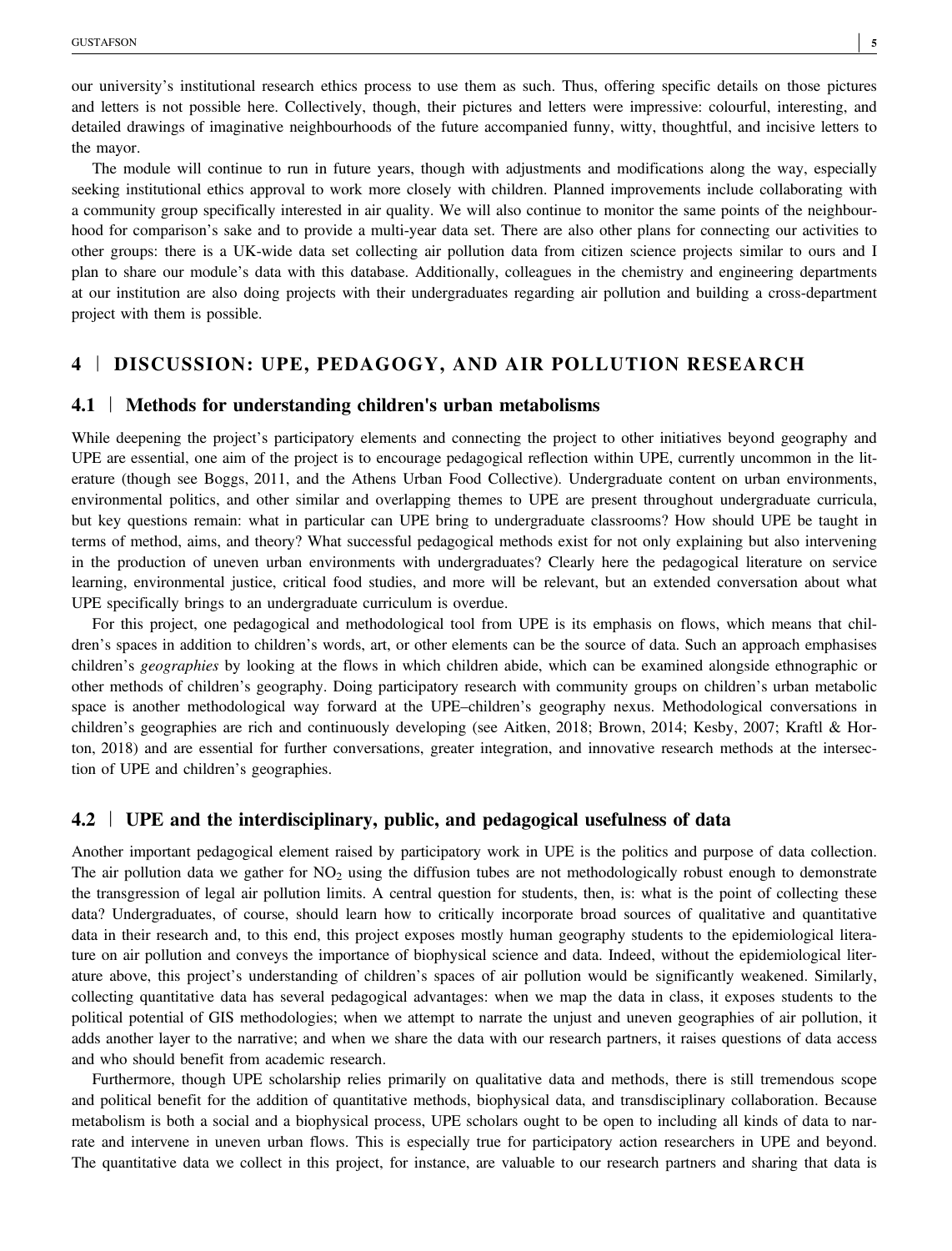an essential step in working to relieve the uneven burdens of air pollution. Ultimately, collecting scientific data has use far beyond its narrow application in legal and institutional contexts: it opens doors, communicates trends, provides grounds for further investigation and collaboration, feeds into larger projects, connects otherwise unconnected people and groups, and, from a UPE perspective, helps to illustrate the metabolic flows constitutive of urban life and the participatory grounds for new urban environmental politics.

## 5 | CONCLUSION

With these urban flows and politics in mind, the project has contributed to an ongoing development of a framework for scholars and for undergraduates to understand and discuss the intersection of air pollution, children's geographies, and UPE. The project continues to be possible because of a mutually beneficial university–primary school partnership. The school serves as an important locus for undergraduates to think through issues relevant to module lectures and readings. This primary school also has a relatively high proportion of students whose parents have not attended university. Having university staff and students engage with primary school students communicates that university is a place for them and that their own interests can be pursued through further study.

Working at the intersection of UPE and children's geographies means teaching that the lives and life courses of children open a window onto new kinds of political action for schools, children, and undergraduates. If UPE's strength is in understanding the differentially experienced and highly uneven outcomes of urban metabolic flows, it partners well with children's geographies to locate young bodies in these flows. In a time when youth are leading political conversations on issues as diverse as climate change and gun control, the increasingly powerful and persuasive political action and voices of the relatively young – whether children or, at least in this particular classroom, undergraduates – are important context for this project. Children inhabit the city and breathe its air in ways and places that adults do not and therefore their position in the politics and flows of air pollution ought to be carefully considered in UPE pedagogy and scholarship.

That children breathe their own chemically and spatially varied air compared with that of adults is the key initial observation and motivation for research at the intersection of UPE, children's geographies, and air pollution. Rooted in this variance, though, is the notion that children's subjective and embodied position in these materially distinct urban flows is both the reason for their physical vulnerability and the development of their own political agency. Working at the intersection of UPE and children's geographies, scholars can further highlight the (vulner)abilities of children in relation to air pollution and other urban metabolic flows.

#### ACKNOWLEDGEMENTS

Generous annual funding from UCL Geography is vital for this project. Many thanks to the third‐year undergraduates of UCL Geography who have enrolled in the Urban Political Ecology module in past years, whose eager participation in lectures, seminars, and onsite installing the diffusion tubes has made this project possible and worthwhile. It is a privilege and a pleasure work with you. Thank you also to the students and staff at the primary school in east London for being interested and involved partners in this project. Lastly, many thanks to the editors and two reviewers whose comments and edits have immensely improved this piece.

#### DATA AVAILABILITY STATEMENT

The data that support the findings of this study are available from the corresponding author upon reasonable request.

#### ORCID

Seth Gustafson https://orcid.org/0000-0002-8326-0291

#### **REFERENCES**

Adey, P. (2014). Air: Nature and culture, London: Reaktion Books.

Aitken, S. C. (2018). Children's geographies: Tracing the evolution and involution of a concept. Geographical Review, 108, 3–23. [https://doi.org/](https://doi.org/10.1111/gere.12289) [10.1111/gere.12289](https://doi.org/10.1111/gere.12289)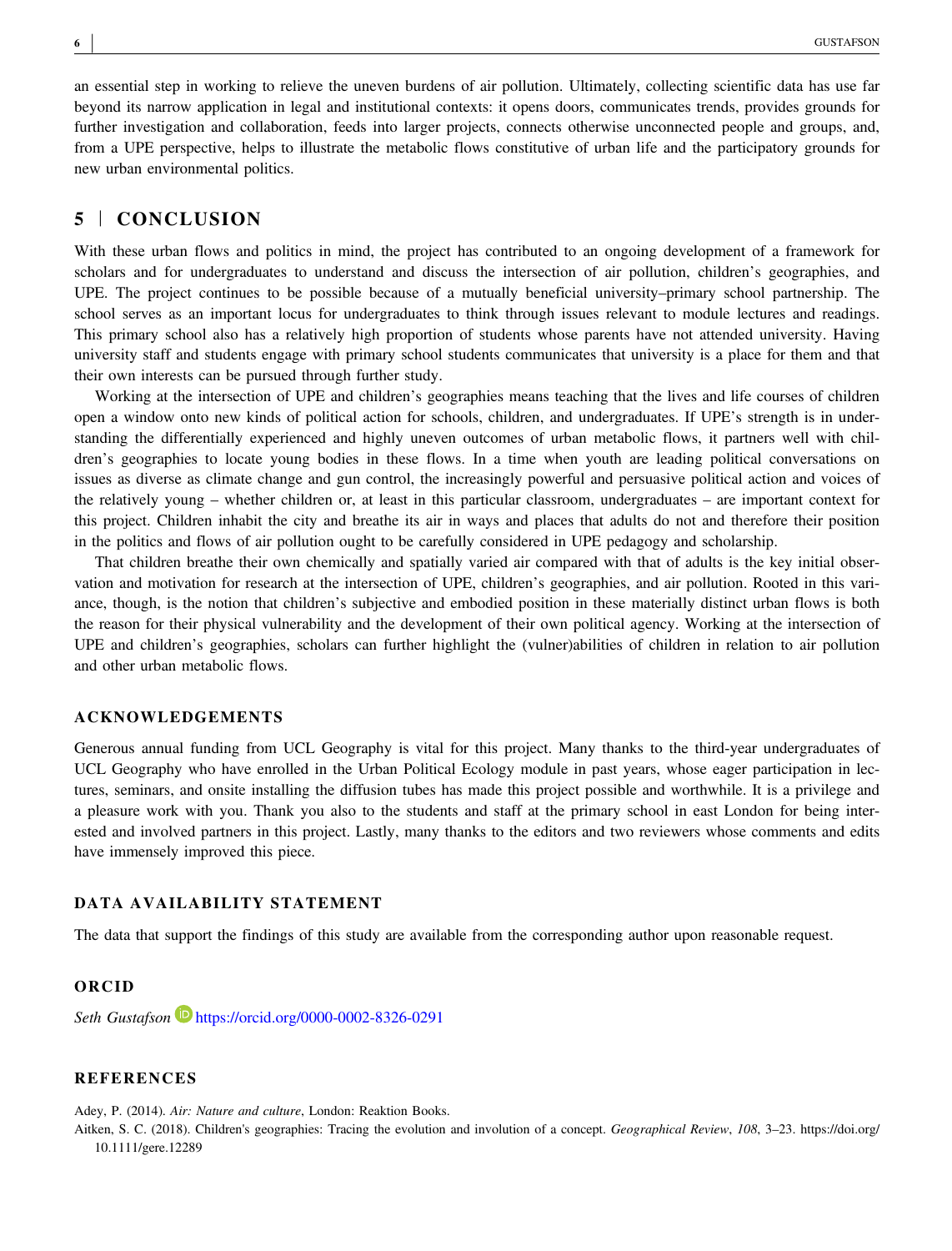- Anyon, Y., Bender, K., Kennedy, H., & Dechants, J. (2018). A systematic review of youth participatory action research (YPAR) in the United States: Methodologies, youth outcomes, and future directions. Health Education & Behavior, 45, 865–878. [https://doi.org/10.1177/](https://doi.org/10.1177/1090198118769357) [1090198118769357](https://doi.org/10.1177/1090198118769357)
- Boggs, G. L. (2011). Products and processes of agri-scientific service-learning: Adding harmony to Dopico and Garcia-Vázquez. Cultural Studies of Science Education, 6, 337–346. [https://doi.org/10.1007/s11422](https://doi.org/10.1007/s11422-011-9320-z)‐011‐9320‐z
- Bosco, F. J., & Joassart-Marcelli, P. (2015). Participatory planning and children's emotional labor in the production of urban nature. *Emotion*, Space and Society, 16, 30–40.<https://doi.org/10.1016/j.emospa.2015.07.003>
- Bové, H., Bongaerts, E., Slenders, E., Bijnens, E. M., Saenen, N. D., Gyselaers, W., Van Eyken, P., Plusquin, M., Roeffaers, M. B. J., Ameloot, M., & Nawrot, T. S. (2019). Ambient black carbon particles reach the fetal side of human placenta. Nature Communications, 10, 3866. [https://doi.org/10.1038/s41467](https://doi.org/10.1038/s41467-019-11654-3)‐019‐11654‐3
- Brown, K. M. (2014). Spaces of play, spaces of responsibility: Creating dichotomous geographies of outdoor citizenship. Geoforum, 55, 22–32. <https://doi.org/10.1016/j.geoforum.2014.05.002>
- Burke, B. J., & Heynen, N. (2014). Transforming participatory science into socioecological praxis: Valuing marginalized environmental knowledges in the face of the neoliberalization of nature and science. *Environment and Society*, 5, 7–27.<https://doi.org/10.3167/ares.2014.050102>
- Buzzelli, M. (2008). A political ecology of scale in urban air pollution monitoring. Transactions of the Institute of British Geographers, 33, 502– 517. [https://doi.org/10.1111/j.1475](https://doi.org/10.1111/j.1475-5661.2008.00316.x)‐5661.2008.00316.x
- Buzzelli, M., & Jerrett, M. (2004). Racial gradients of ambient air pollution exposure in Hamilton, Canada. Environment and Planning A: Economy and Space, 36, 1855–1876[.https://doi.org/10.1068/a36151.](https://doi.org/10.1068/a36151)
- Calderón‐Garcidueñas, L., Leray, E., Heydarpour, P., Torres‐Jardón, R., & Reis, J. (2016). Air pollution, a rising environmental risk factor for cognition, neuroinflammation and neurodegeneration: The clinical impact on children and beyond. Revue Neurologique, 172, 69–80. [https://d](https://doi.org/10.1016/j.neurol.2015.10.008) [oi.org/10.1016/j.neurol.2015.10.008](https://doi.org/10.1016/j.neurol.2015.10.008)
- Chevalier, J. M., & Buckles, D. J. (2019). Participatory action research: Theory and methods for engaged inquiry, London: Routledge.
- Davis, N. (2019). Impact of air pollution on health may be far worse than thought, study suggests. The Guardian, 27 November. Retrieved from [https://www.theguardian.com/environment/2019/nov/27/impact](https://www.theguardian.com/environment/2019/nov/27/impact-of-air-pollution-on-health-may-be-far-worse-than-thought-study-suggests)-of-air-pollution-on-health-may-be-far-worse-than-thought-study-suggests.
- Goldizen, F. C., Sly, P. D., & Knibbs, L. D. (2016). Respiratory effects of air pollution on children. *Pediatric Pulmonology*, 51, 94–108. <https://doi.org/10.1002/ppul.23262>
- Graham, S. (2015). Life support: The political ecology of urban air. City, 19, 192–215.<https://doi.org/10.1080/13604813.2015.1014710>
- Guzelian, P. S., Henry, C. J., & Olin, S. S. (Eds.) (1992). Similarities and differences between children and adults: Implications for risk assessment. Washington, DC: ILSI Press.
- Hajat, A., Hsia, C., & O'Neill, M. S. (2015). Socioeconomic disparities and air pollution exposure: A global review. Current Environmental Health Reports, 2, 440–450. [https://doi.org/10.1007/s40572](https://doi.org/10.1007/s40572-015-0069-5)‐015‐0069‐5
- Heynen, N. (2009). Bending the bars of empire from every ghetto for survival: The Black Panther Party's radical antihunger politics of social reproduction and scale. Annals of the Association of American Geographers, 99, 406–422.<https://doi.org/10.1080/00045600802683767>
- Heynen, N. (2014). Urban political ecology I: The urban century. Progress in Human Geography, 38, 598–604. [https://doi.org/10.1177/](https://doi.org/10.1177/0309132513500443) [0309132513500443](https://doi.org/10.1177/0309132513500443)
- Karpouzoglou, T., & Zimmer, A. (2016). Ways of knowing the wastewaterscape: Urban political ecology and the politics of wastewater in Delhi, India. Habitat International, 54, 150–160.<https://doi.org/10.1016/j.habitatint.2015.12.024>
- Kesby, M. (2007). Methodological insights on and from children's geographies. Children's Geographies, 5, 193–205. [https://doi.org/10.1080/](https://doi.org/10.1080/14733280701445739) [14733280701445739](https://doi.org/10.1080/14733280701445739)
- Kraftl, P., & Horton, J. (2018). Children's geographies and the "new wave" of childhood studies. In S. Spyrou, R. Rosen, & D. T. Cook (Eds.) Reimagining childhood studies (pp. 105–119).London: Bloomsbury.
- Lee, A. G., Kaali, S., Quinn, A., Delimini, R., Burkart, K., Opoku‐Mensah, J., Wylie, B. J., Yawson, A. K., Kinney, P. L., Ae‐Ngibise, K. A., & Chillrud, S. (2019). Prenatal household air pollution is associated with impaired infant lung function with sex‐specific effects. Evidence from graphs, a cluster randomized Cookstove intervention trial. American Journal of Respiratory and Critical Care Medicine, 199, 738-746. [https://doi.org/10.1164/rccm.201804](https://doi.org/10.1164/rccm.201804-0694OC)‐0694OC
- Lelieveld, J., Klingmüller, K., Pozzer, A., Pöschl, U., Fnais, M., Daiber, A., & Münzel, T. (2019). Cardiovascular disease burden from ambient air pollution in Europe reassessed using novel hazard ratio functions. European Heart Journal, 40, 1590-1596. [https://doi.org/10.1093/eurhea](https://doi.org/10.1093/eurheartj/ehz135) [rtj/ehz135](https://doi.org/10.1093/eurheartj/ehz135)
- London Air Quality Network. (2018). Air pollution limits for 2018 exceeded in London. Retrieved from [https://www.kcl.ac.uk/news/air](https://www.kcl.ac.uk/news/air-pollution-limits-for-2018-exceeded-in-london-2)-pollutionlimits‐for‐2018‐[exceeded](https://www.kcl.ac.uk/news/air-pollution-limits-for-2018-exceeded-in-london-2)‐in‐london‐2. 1 February.
- London Councils. (2019). Indices of Deprivation 2019. Retrieved from [https://www.londoncouncils.gov.uk/members](https://www.londoncouncils.gov.uk/members-area/member-briefings/local-government-finance/indices-deprivation-2019)-area/member-briefings/localgovernment‐[finance/indices](https://www.londoncouncils.gov.uk/members-area/member-briefings/local-government-finance/indices-deprivation-2019)‐deprivation‐2019. 1 November.
- Loxham, M., Davies, D. E., & Holgate, S. T. (2019). The health effects of fine particulate air pollution. BMJ, 367, l6609. [https://doi.org/10.1136/](https://doi.org/10.1136/bmj.l6609) [bmj.l6609](https://doi.org/10.1136/bmj.l6609)
- Moffat, T., & Finnis, E. (2005). Considering social and material resources: The political ecology of a peri‐urban squatter community in Nepal. Habitat International, 29, 453–468.<https://doi.org/10.1016/j.habitatint.2004.04.001>
- Monstadt, J. (2009). Conceptualizing the political ecology of urban infrastructures: Insights from technology and urban studies. Environment and Planning A: Economy and Space, 41, 1924–1942.<https://doi.org/10.1068/a4145>